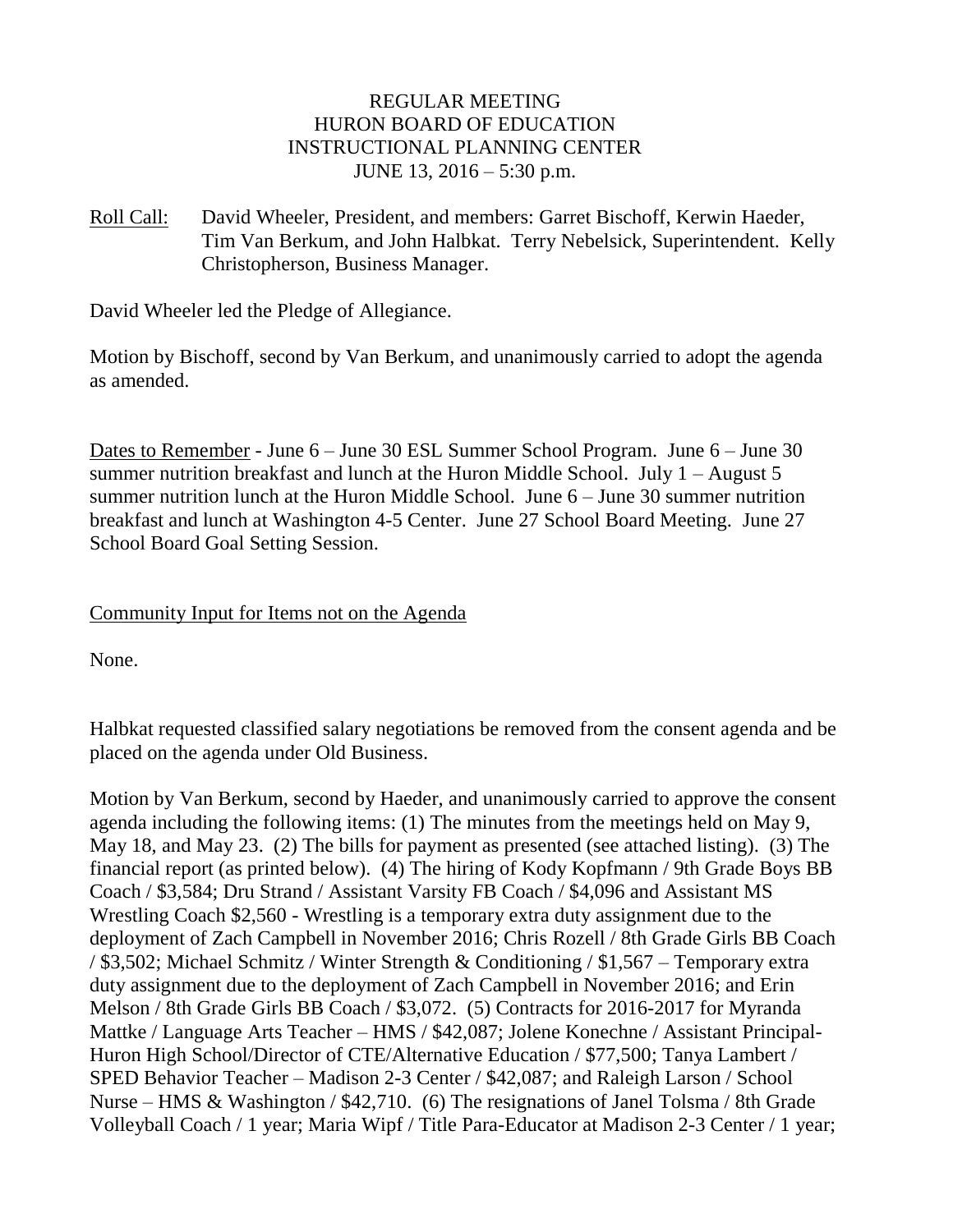Dru Strand / SPED Paraprofessional / 1 year; Chris Rozell / JV Girls BB Assistant Coach / 6 years; and Rory Reid / Computer Support Specialist / 1 year. (7) Declare old marching band equipment surplus property and trade it in for \$1,100 credit. (8) Open enrollment requests #OE-2016-01 and #OE-2016-02. (9) A 3 year yearbook agreement between Jostens and HHS. (10) Set the date for the school's surplus property auction on Thursday, July  $14<sup>th</sup>$  at 5:30 p.m. at the Transportation Building. The auction will be conducted by Ace Realty and Auction.

|                          | <b>Bank Balance</b> | Receipts     | <b>Disbursements</b> | <b>Bank Balance</b> |
|--------------------------|---------------------|--------------|----------------------|---------------------|
|                          | $05-01-16$          |              |                      | $05-31-16$          |
| <b>General Fund</b>      | 2,337,975.99        | 2,233,922.65 | 1,378,536.68         | 3,193,361.96        |
| Capital Outlay           | 3,810,440.51        | 995,423.32   | 345,693.75           | 4,460,170.08        |
| <b>Special Education</b> | 828,529.13          | 506,252.15   | 329,077.58           | 1,005,703.70        |
| Pension Fund             | 169,959.01          | 94,864.57    | 45,090.40            | 219,733.18          |
| <b>Building Fund</b>     | 15,344.59           | 0.00         | 661.15               | 14,683.44           |
| Bond Redem.- Elem        | 156,192.86          | 407,216.43   | 708,568.75           | $-145, 159.46$      |
| Food Service             | 226,524.26          | 151,280.53   | 139,435.58           | 238,369.21          |
| <b>Enterprise Fund</b>   | 72,537.35           | 11,528.76    | 6,227.41             | 77,838.70           |
| <b>Activity Account</b>  | 202,147.50          | 24,378.27    | 29,869.88            | 196,655.89          |
| <b>Health Insurance</b>  | 120,316.14          | 243,676.37   | 229,005.95           | 134,986.56          |
| Scholarship Fund         | 177,862.30          | 0.00         | 0.00                 | 177,862.30          |
|                          | 8,117,829.64        | 4,668,543.05 | 3,212,167.13         | 9,574,205.56        |

#### Celebrate Successes in the District

Superintendent Nebelsick reported on the successes in the District.

#### **Reports**

- A. Update on Huron's Professional Development Gay Pickner gave a report.
- B. NWEA Spring Report Gay Pickner gave a report.
- C. Business Manager's Report Kelly Christopherson presented the Business Manager's Report to the Board.
- D. Superintendent's Report Superintendent Nebelsick gave a report to the Board.

#### New Business